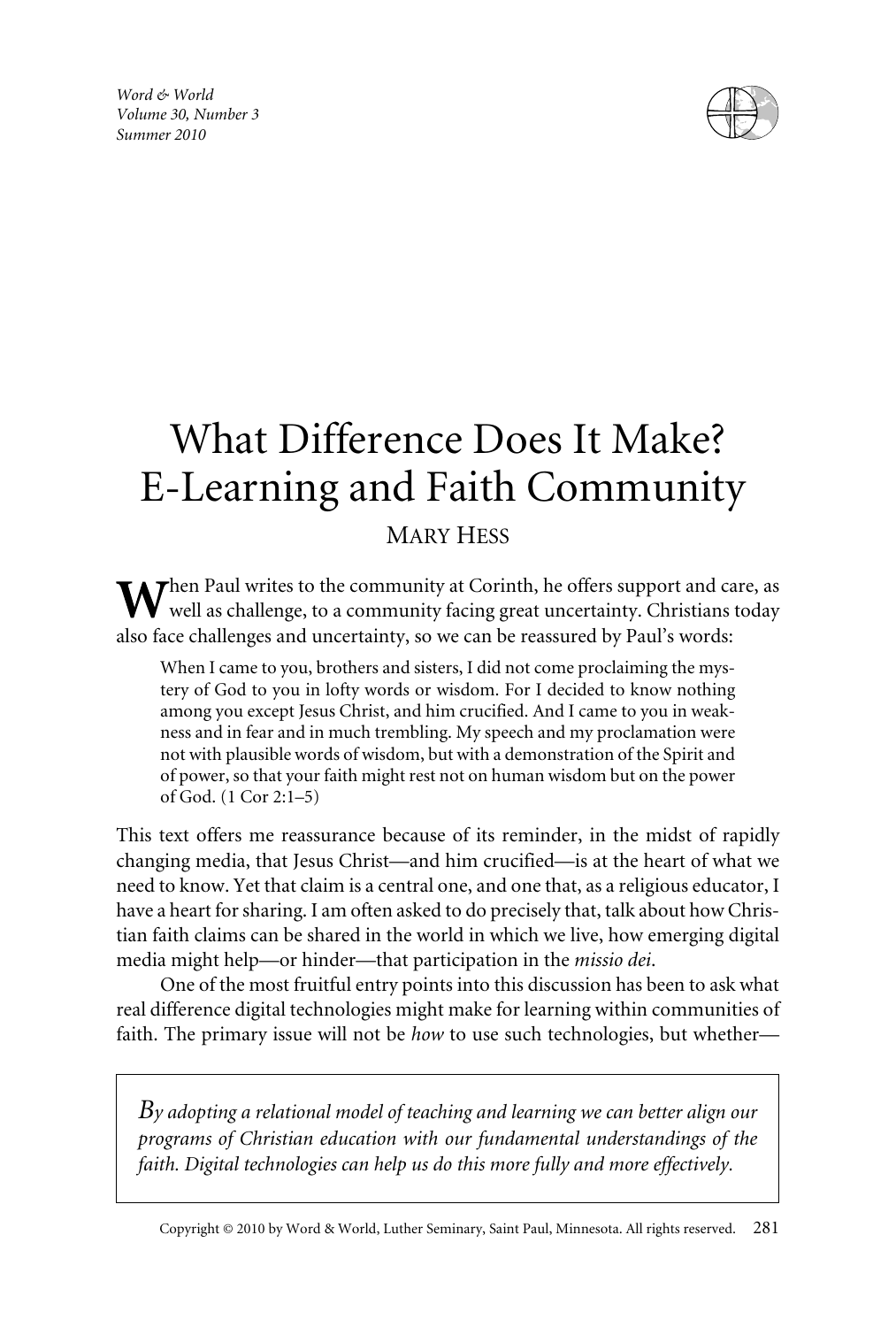and in what ways—to use them at all. And to answer that question, I need first to ask a deeper question, namely: What difference does our underlying theory of learning make in a community of faith?

## **MODELS FOR LEARNING AND TEACHING**

Consider for a moment Parker Palmer's two models for teaching and learning, as found in his book *The Courage to Teach*:



<sup>1</sup> Adapted from Parker Palmer, *The Courage to Teach: Exploring the Inner Landscape of a Teacher's Life* (San Francisco: Jossey-Bass, 1998) 100.

2 Ibid., 102.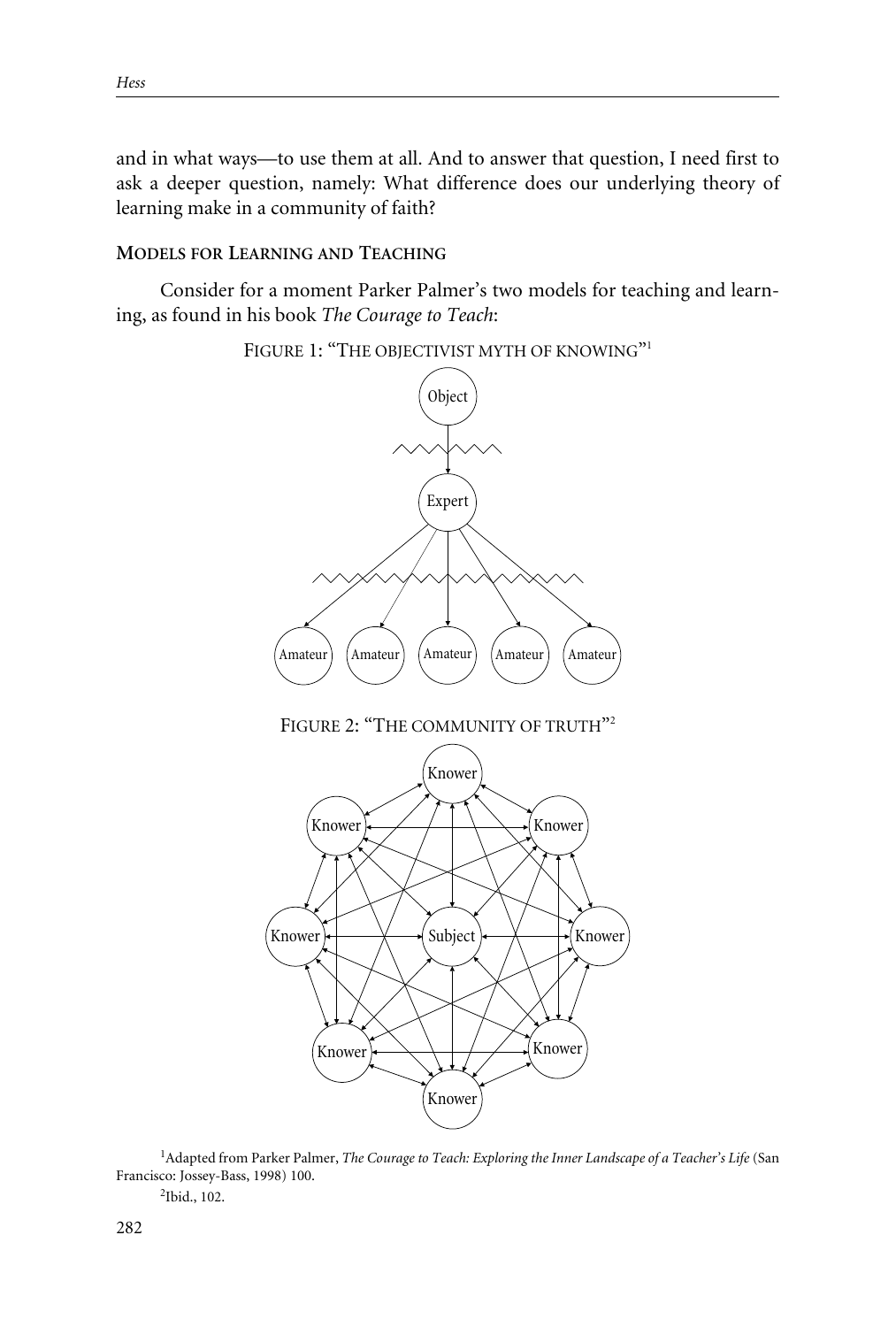The model in figure 1 depicts a process in which the responsibility for learning is clear: the expert shares information that the amateurs take in. This is a model for teaching and learning that privileges a "transfer of information" paradigm. The benefits to such a model are obvious: teacher and student roles are clearly defined, authority is directly linked to an expert's connection to the topic, it is relatively easy to measure the effectiveness of the teacher (did the information indeed get transferred?), the one-way nature of the process avoids the potential dilemma of situational or contextual factors contradicting the teacher, and so on.

This model of teaching and learning shares some striking similarities with assumptions that many religious institutions hold about the ways in which mass media function. Adán Medrano points to four such assumptions: (1) "that media and church are distinct, bounded, separate realities"; (2) "that media are instruments of transmission…necessary to the church so that we can deliver a message"; (3) "that the voice of the church commands attention because of its traditionally strong moral authority both in the family and in society"; and (4) "that the meaning of media messages is determined by the producer, and the practice of media use and consumption is predictable. That is, one can more or less determine the effects of media and their messages upon people."<sup>3</sup>

> *the easy equation of digital technology with distance learning obscures a bigger challenge: an understanding of the teaching/learning process that is fundamentally not a good match with Christian belief and practice*

Given the easy match between this prevalent understanding of media and Palmer's first model of teaching and learning, it is not surprising that many people advocate for the use of digital technologies in faith communities by pointing to the many ways in which they can enhance the transmission of information—making it faster, moving it farther geographically, and so on. This use of digital technology in teaching has captured many people's imagination, with "digital technology + teaching = distance learning" or "e-learning." There are certainly ways in which digital technologies can engage distance and time effectively. I'll get to some concrete examples in a moment, but the easy equation of digital technology with distance learning obscures a bigger challenge: an understanding of the teaching/learning process that is fundamentally not a good match with Christian belief and practice.

The Trinitarian nature of Christian belief is irrefutable, but the systematic theological exploration of that framework has been particularly robust and interesting in the last three decades.<sup>4</sup> At the heart of much of that exploration has been a

<sup>3</sup> Adán Medrano, "Making Religious Media, Notes from the Field," in *Belief and Media: Cultural Perspectives on Media and Christianity*, ed. Mary Hess, Peter Horsfield, Adán Medrano (Burlington, VT: Ashgate, 2004) 146–148.

<sup>&</sup>lt;sup>4</sup>Here I am thinking of the writings of Catherine Mowry LaCugna, Elizabeth Johnson, Roberto Goizueta, Stanley Grenz, and others.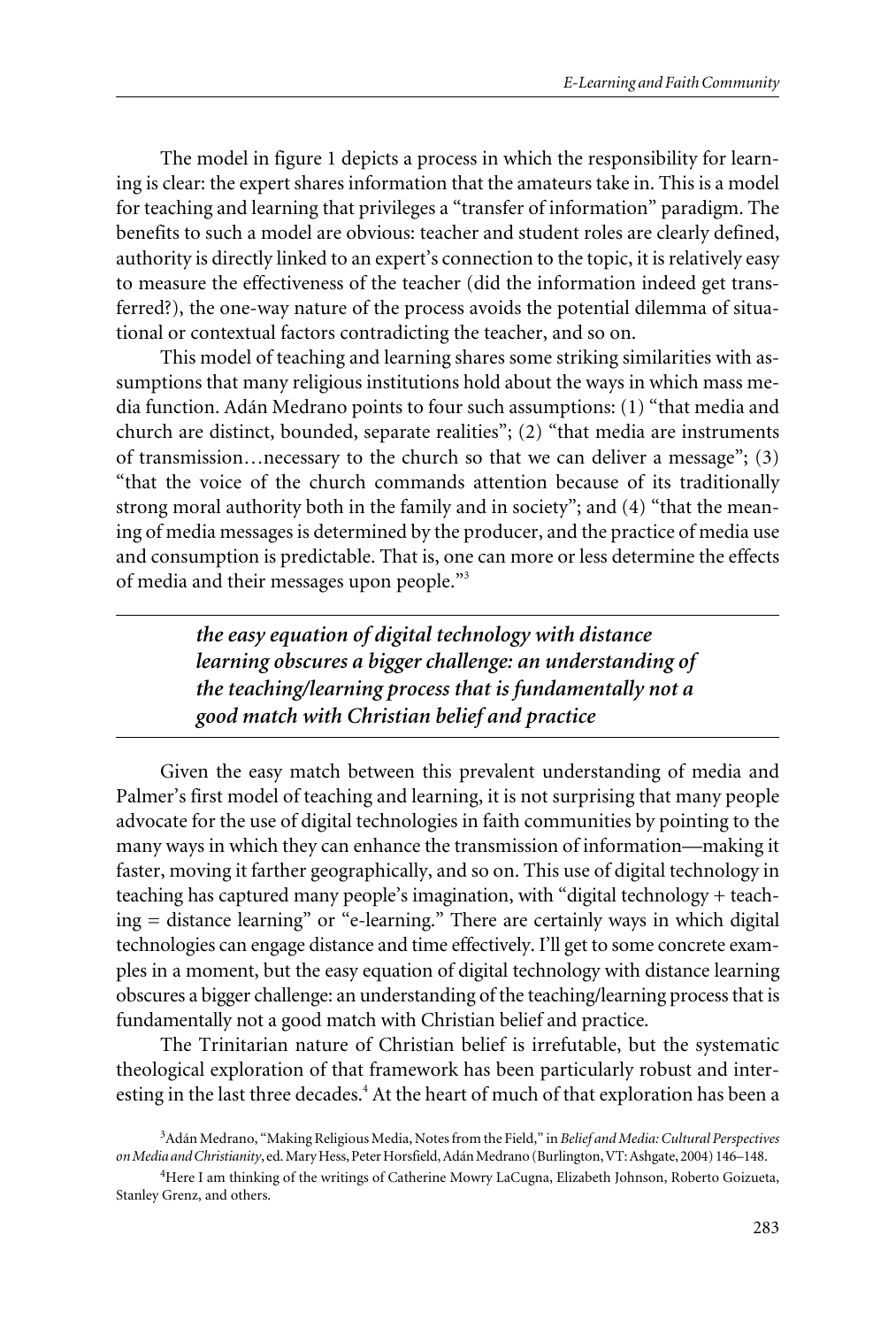renewed and energetic defense of the essential relationality of Christian belief and of Christian community. A map for teaching and learning that depicts learning as a process of transmission of information from an expert to an amateur does not align well with this fundamental confession of relationality. A mapping that demonstrates the multidirectional nature of communication and sharing, however, provides a rich medium for such learning to take place.

We can see this understanding at work in the ways in which Jesus taught. Over and over again he drew on notions of relationship to carry meaning—siblings, parents, communities, and so on. He is most often depicted as teaching in the midst of communities, not in didactic, transmissive patterns of practice.

God gave God's only Son that all might have life eternal—a self-giving that is the very definition of *kenosis*—of "pouring oneself out"—a form of teaching that points not to the expertise of the teacher, but rather to the truth of the "great thing" around which we gather (to use another of Palmer's terms).<sup>5</sup> While Palmer's first model clearly defines the role of the teacher—as expert—and makes specific claims about the authority of a teacher, it is easy to miss the way in which learners have no direct connection to the thing about which they desire to learn. They have no relationship with the subject except as mediated through the teacher.

## *Christ's entry into our lives is what must be kept at the heart of our learning*

Christ's entry into our lives is what must be kept at the heart of our learning. Palmer's second model provides a map for doing this. We can put that saving event at the heart of the map, as the "great thing" around which we gather as we seek to know and to learn. There is no obvious role for a teacher in this map, but that does not mean that teachers are not present. It simply points to the reality in Palmer's vision that *all* are knowers in some way, making as us all teachers as well as learners—we *all* know as we are known (1 Cor 13:12). Indeed, the primary task of a teacher in this model is to get out of the way sufficiently to allow learners to engage the central topic. The role of teacher is to create an environment in which direct relationship, direct engagement with the subject is possible. It is fundamentally a *kenotic* posture for a teacher, not an expert one.

In *kenosis*, one must first "have a self" to "give a self." In other words, this description is not a recipe for pastoral leaders simply to tell learners whatever they want to hear, or for people with varying amounts of ignorance to share that ignorance with each other; it is a way for people to create learning environments in which differing knowledges can be tested, brought into relationship, and affirmed or discarded. In this model, teachers must be so deeply attentive to the subject they are teaching that they are able to be at once clearly loyal to a specific interpretation and yet demonstrably open to new insights.

<sup>5</sup> See in particular his discussion of the "grace of great things" in *Courage to Teach*, 107–108.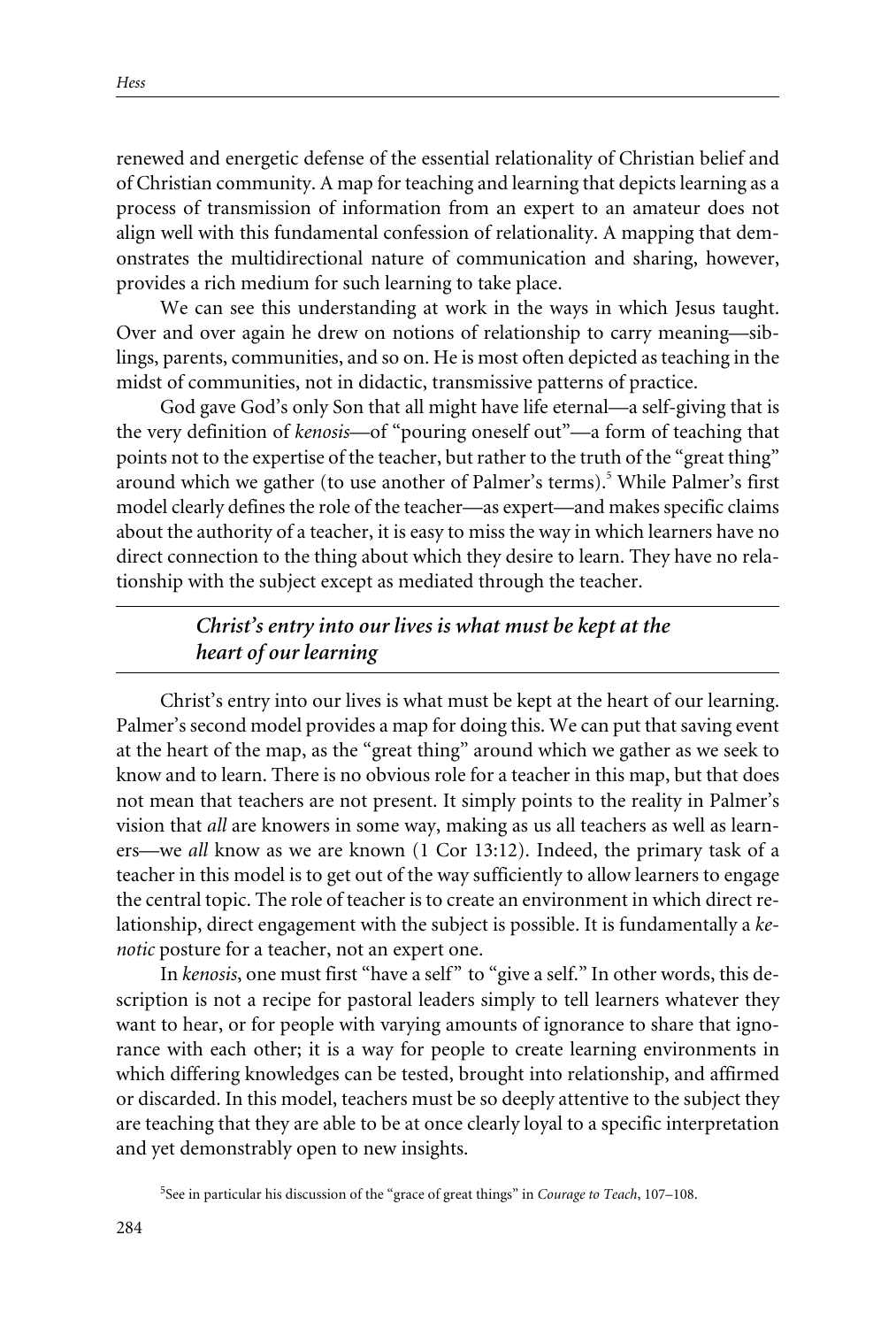From this brief reflection it is fair to assert that Palmer's second model is more adequately descriptive of teaching and learning within communities of faith than his first, no matter how often the first model may be utilized in more typical educational contexts. Let's take this second model, and use it to think through the question of what difference digital technologies might make for learning in communities of faith.

#### **QUESTIONING LEARNING, QUESTIONING TECHNOLOGY**

One of the more interesting outcomes emerging from the ELCA's *Book of Faith* initiative, at least for me as a religious educator, is the deep sense that far too many of our church education programs have been focused on "teaching the Bible" the way pastors learned it in seminary, and not enough of these programs have invited congregational members to *learn* the Bible in a way that shapes their imagination, that matters in daily ways, that gives them the tools and the experience—indeed, the interest—to return to the Bible over and over again. To the extent that pastors believe their Bible study programs have been effective, they often speak of the relationships that grow out of ongoing, small-group Bible study, but rarely do they offer similar assessments of the standard forty-five minute adult learning forum.

It is not a coincidence that at the same time as more and more adults are involved in active learning via a myriad of web-based projects and programs, fewer and fewer adults are involved in church-based learning. I would argue that this is the result of adults coming to have a taste for learning that is more directly responsive to their questions, more adequately suited to inquiry-based learning, and more engaging and imaginative than much that passes for adult education in church contexts.

As Medrano noted, there are, to be sure, understandings of mass media that describe such technologies in instrumental ways, which, therefore, map very well onto the information-transfer model of teaching and learning. Clearly, however, the instrumental understanding of digital technologies does not work well with a more relational understanding of teaching and learning. Yet, just as there are other models for conceiving of how teaching and learning work, there are multiple models for understanding media. Let me return to Medrano to outline the four assumptions he believes are more descriptive of how mass media function in our religious contexts than the earlier four he noted: (1) the two worlds (media and church) "are conflated and share the same space. By this I mean that we are encountering religious experience in everyday media culture, and it is in media culture that our religious myths and symbols are alive"; (2) media technology has become "the material with which we form and inform our habits, relationships, conversation and identities"; (3) "the church must recognize that it is one voice among many….[A]s we search more deeply and thoroughly to find our appropriate voice, as a church we are operating from strength. That strength is a prophetic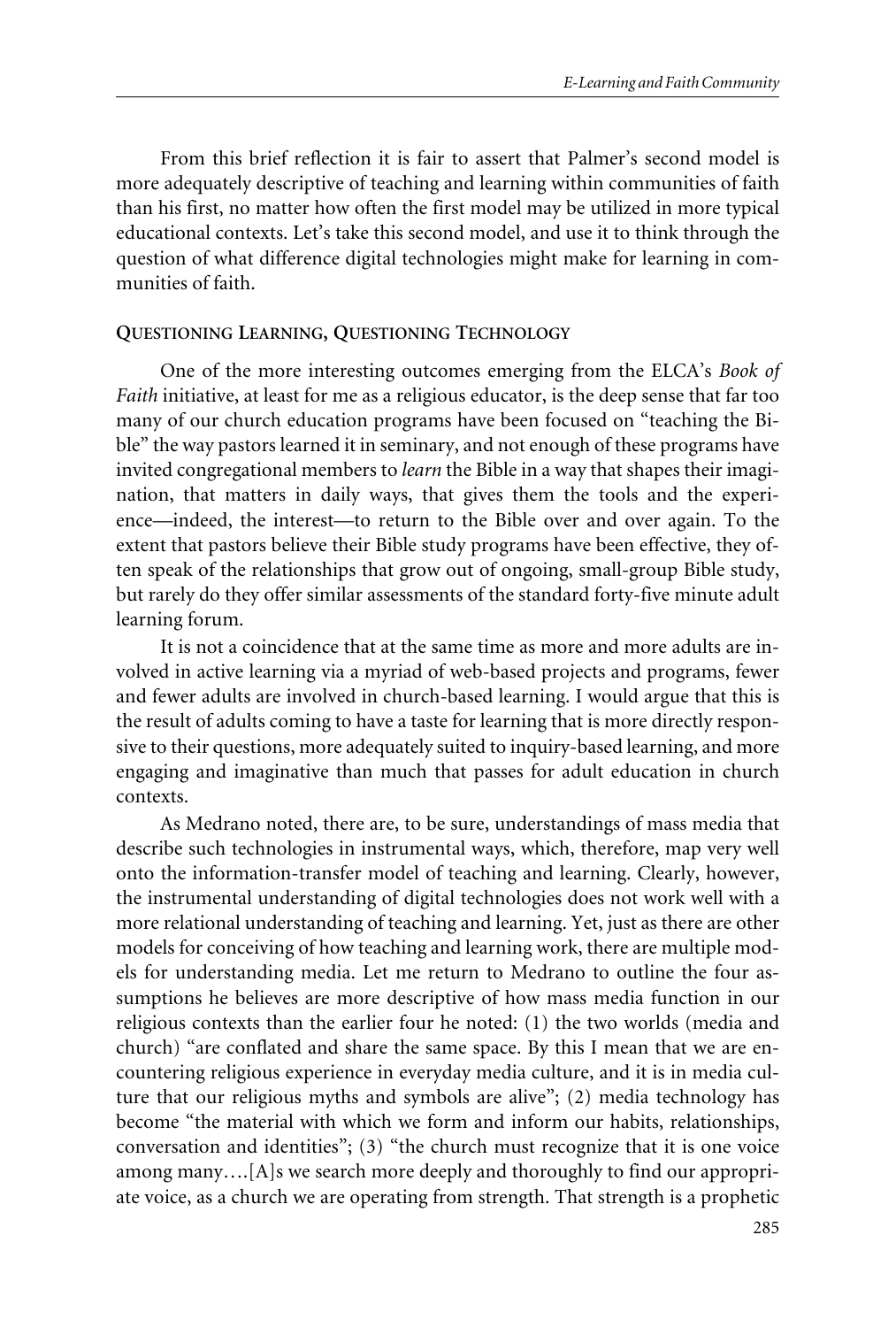voice, a witness of community, and a storehouse of symbolic, narrative and sacramental voices"; and (4) "the meaning of media messages is constantly being created, negotiated, constructed *between* the producer of the text and the receiver of the text. The locus of meaning is the viewing experience."<sup>6</sup>

His is an argument that works from a cultural turn, that is, recognizing media as a fundamental element of our cultural contexts, providing vast pools of meaning, or databases, upon which we draw as we make sense of ourselves—not to mention our relationships with each other and, ultimately, with God.

For the rest of this essay, I'd like to work with this understanding of media and to probe the difference digital technologies might make within faith community learning contexts if understood in this way and if embedded in a model for learning that takes seriously Palmer's "community of truth."

#### *Making Possible a More Multiply Intelligent Learning Environment*

One of the first digital technologies that pastoral leaders have begun to experiment with in faith community classrooms is presentation software (for example, Keynote, PowerPoint, and so on). These software programs make it relatively easy to bring images and sound into a classroom, whether that classroom is located in a church building or online. A pastoral leader does not need to be an expert in the manipulation of digital images or audio sound files, but simply needs to use standard interface commands ("insert file," "copy and paste," and so on) to import such files into a presentation. In doing so, leaders can provide support for learning that engages more senses and that expands and layers the interpretations they are constructing. Of course, even here the information-transfer model can rear its ugly head, with presentation programs becoming merely snazzier forms of the traditional overhead presentation, long lists of bullet points simply reiterating a teacher's (or preacher's!) main points.<sup>7</sup> Still, to the extent that such software programs enhance a teacher's ability to connect students with the main topic around which they are gathered, such digital tools can have a significant impact by creating an environment in which more than one form of learning is supported.

#### *Providing More Opportunities for Collaborative Learning*

Digital technologies can make the web of connection depicted in Palmer's second figure much more visible and tangible. Learners can use e-mail to exchange ideas in advance of gathering (imagine a text study that begins online but also meets every week in person) and in doing so refine and hone their thinking. The collaboration need not end at the boundaries of a gathering, however situated, because the Internet makes it possible to share materials and collaboration across much larger contexts. Learners can point to pertinent news articles they have come across; they can share weblogs on topics that interest them; they can evalu-

<sup>6</sup> Medrano, "Making Religious Media," 147–148.

<sup>&</sup>lt;sup>7</sup>Tom Creed's classic essay, "PowerPoint, No! Cyberspace, Yes," on the reasons why not to use such programs is illustrative of this problem. His essay is available online at: http://www.ntlf.com/html/pi/9705/creed\_1 .htm (accessed 12 May 2010).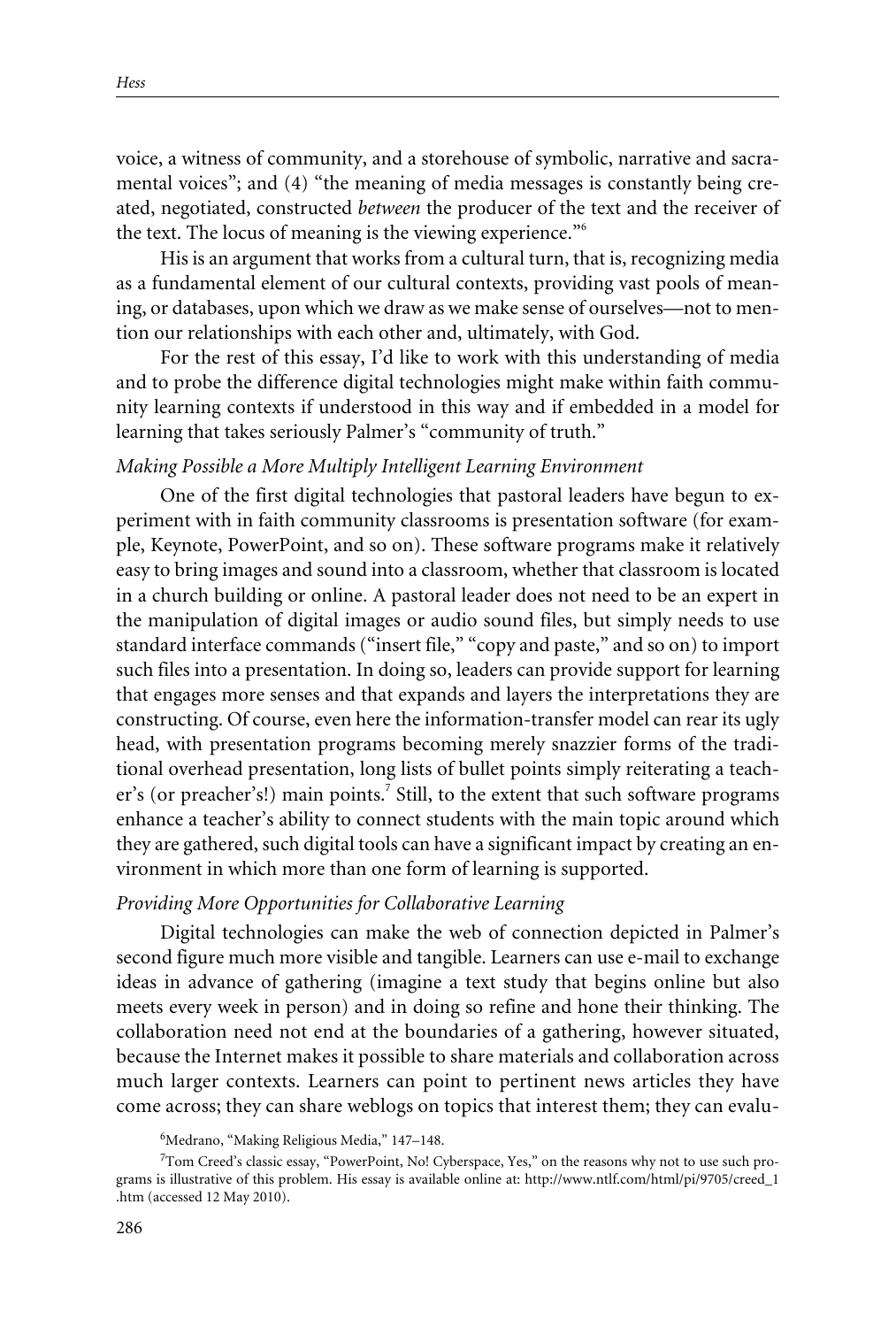ate religious education materials found on the web for use in specific settings; they can create such materials themselves and post them for sharing with others; they can work with other people scattered across the globe on topics of shared concern.

These examples have been centered on ways in which people in typical faith community settings can utilize these technologies, but such examples point to much broader and more potentially transformative uses as well. What if communities of faith across the globe were more directly involved together in the teaching and learning process? So that "learners" was a category that included not only those in a specific church, but also those worshiping in a community far away who decided to participate in the learning as well? Many congregations have relationships with partners abroad, and more and more of these partners have some degree of access to the Internet. Why not continue learning together over a year and not simply during focused "mission events"?

### *Giving Pastoral Leaders a Better Angle of Vision on Their Congregations' Thinking*

Digital technologies make it possible to create spaces in which most if not all learners can find a way to participate that also shows their thinking *in process.* There are ways to do this without using digital technologies, of course, but digital technologies can make the process much easier and can contribute to helping such work to feel in some ways safer for learners. Dividing people into small discussion groups is a venerable practice in most churches, but no leader can possibly "overhear" all of the groups. Doing the same division but hosting the groups online in an asynchronous manner provides a way for a pastoral leader to overhear what is going on, while at the same time easing the pressure to "perform" that often attends such groups when run in real time.

*Dividing people into small discussion groups is a venerable practice in most churches, but no leader can possibly "overhear" all of the groups. Hosting the groups online provides a way for a pastoral leader to overhear what is going on.*

This kind of small-group work has perhaps an even stronger benefit for pastoral leaders in that it can help them to be more in touch with a broad range of their members quite quickly and easily. "Lurking" in the midst of digital forums set up to facilitate communication among members can also facilitate communication with pastoral leaders, as long as there is no assumed intent always to be present or always to respond.

The rich kinds of learning through mentoring that can take place in committee work can be extended through digital tools as well. As our congregations grow through consolidation, with multiple small parishes forming larger single parishes,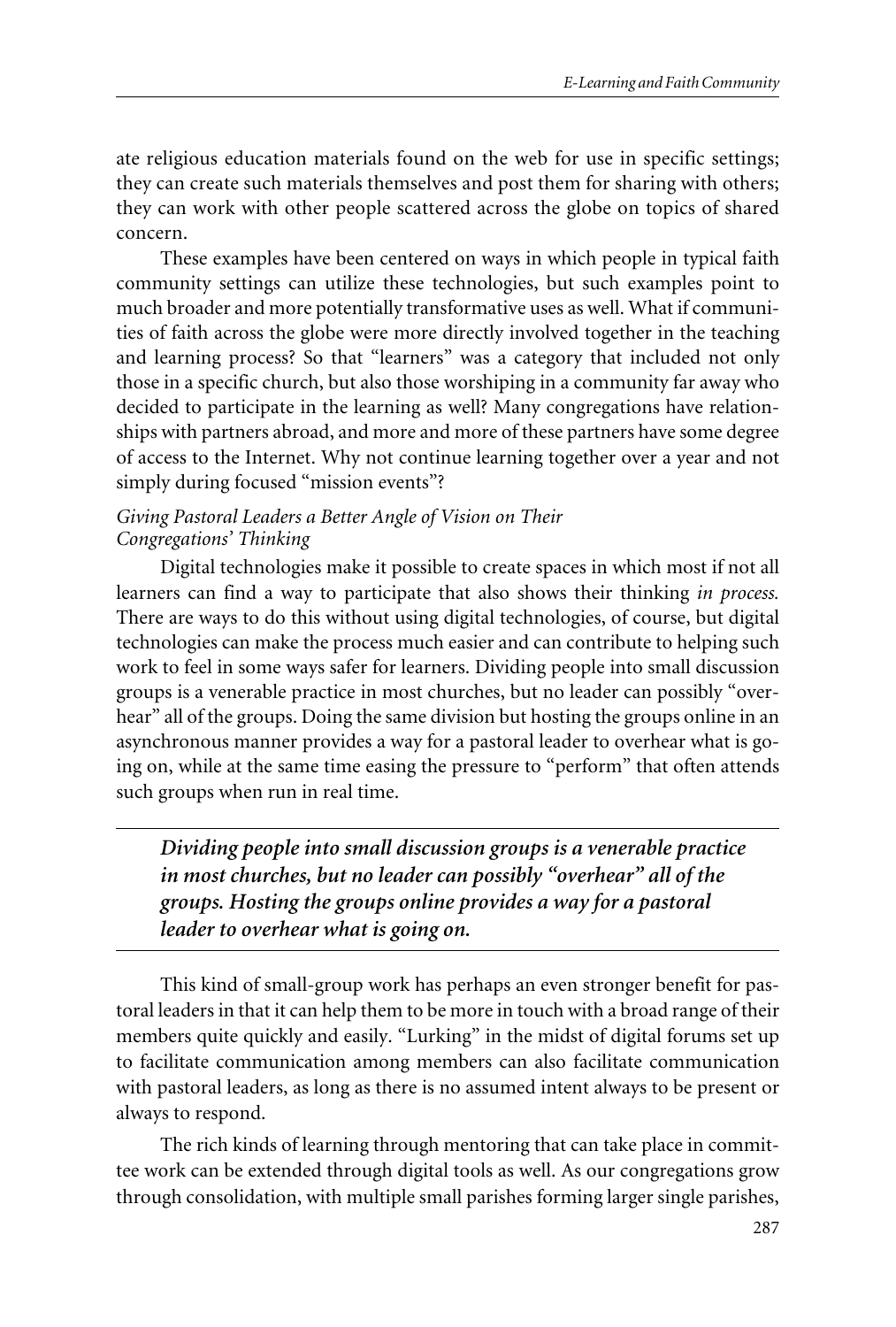the need for providing transparency around specific decision-making processes, as well as helping people to stay "caught up" with changes, becomes ever more pressing. It is not very difficult to take documents that a church is creating already worship bulletins, committee meeting notes, schedules of upcoming learning events, budget updates—and place them on the Internet for easy access. In a world in which that kind of transparency is becoming ever more the norm in civil society organizations, it is that much more crucial that communities of faith pay attention to giving people access to the materials that document their shared lives.

#### *Providing Access to Rich Primary Sources*

It used to be that only people who had been trained in seminary contexts had access to the Bible in its original languages. Even then, the length of time required to acquire a minimal grasp of Greek or Hebrew prevented many pastoral leaders from ever using the languages in their daily preparation. The advent of such webbased tools as Enter the Bible, Working Preacher, TextWeek, and even the professional Bible programs such as Accordance and BibleWorks*,* has made engaging biblical texts in their original languages a much more accessible task.

Indeed, one of the more fruitful elements of this easy access to primary documents is that our congregations are now able to begin to learn something of their neighbors and the multiple faiths they inhabit, prior to encountering them in person. For many people, it is much easier to access information about experiences and ideas that are new, and perhaps even unsettling, in ways that allow them to do so at an individualized pace than it is to encounter such ideas or people without any mediation. The Internet is full of opportunities to learn about other faith traditions, to learn about other cultures, to inquire into the neighborhoods in which churches are rooted, and so on. Of course, learning in this way—learning that reaches out beyond our immediate stories, that invites us into the world beyond the church doors—requires a change in perspective. There is much focus on "missional church" these days, but perhaps the best short introduction I've found is a two-minute video posted at YouTube, in the genre of the "common craft" show, a form of introduction that uses paper drawings and narration to explain complex concepts.<sup>8</sup> This video conveys, in a pointed and simple way, that missional church is about turning a community around to face the world, bringing our relationship with Christ into all of our daily lives, rather than simply inviting people to "come to church" for such an encounter.

It is this shift, from a focus on "passing on faith" to one on "living faith," a shift from "transmitting doctrine" to "living into a biblical imagination," that is at the heart of the real benefits that can emerge from engaging digital tools in congregational learning.

<sup>8</sup> http://www.youtube.com/watch?v=arxfLK\_sd68 (accessed 12 May 2010).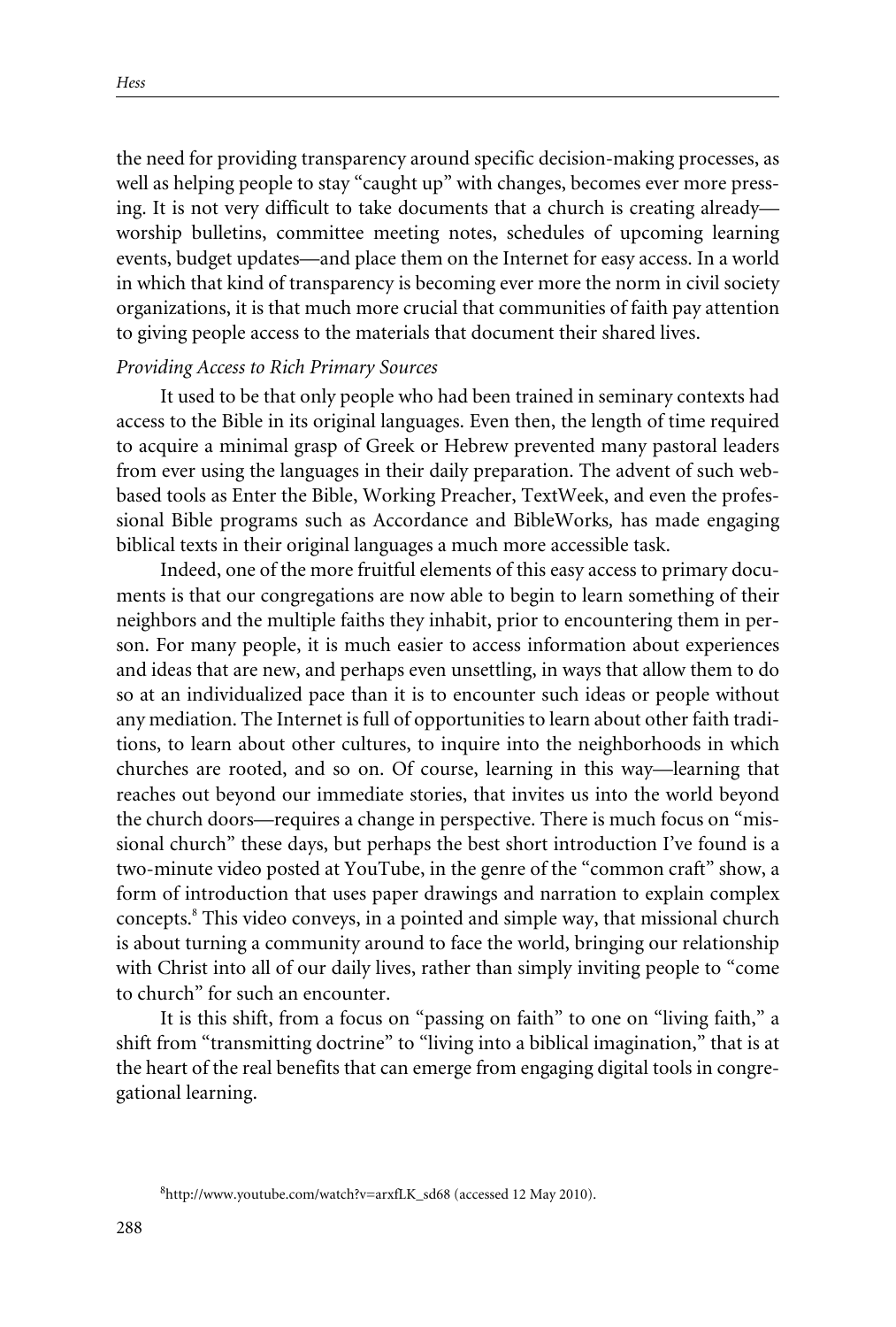#### *Overcoming Constraints of Geography and Time*

Perhaps one of the most palpable differences digital technology can make within congregational learning is that of overcoming the constraints of geography and time that many of our churches face. Far too many of our congregations are "Sunday morning only" places, where people drive quite a distance to gather for worship and fellowship. Finding time and ways to gather apart from Sunday morning is becoming increasingly difficult in a world where people no longer live within easy walking distance of their church and where raising a family can mean transporting children all over town to various sporting and music events. Yet, at the same time, digital tools such as Facebook and Twitter are inviting people back into the daily minutiae of each other's lives. The haphazard, random encounters in the neighborhood as one walks the dog or watches children playing on a playground are still possible, but so, too, are the brief encounters via Facebook status update or Twitter feed that elicit a smile or a prayer of support. These latter encounters are no longer bound by the geographic constraints of a neighborhood, but can extend across town and even across continents. Congregations whose members have access to these tools are finding that relationships begun in church can be sustained and even deepened via the serendipity of such tools.

*finding time and ways to gather apart from Sunday morning is becoming increasingly difficult in a world where people no longer live within easy walking distance of their church*

Such tools are also beginning to amplify or intensify relationships begun through mission outreach and development trips, work/service trips, and other kinds of profound learning encounters that in the past were often relegated to intensive bursts of work, but then devolved into distant, forgotten relationships in the interim periods between mission trips. While it is vital to be aware of the technology access and levels of use in your community of faith, do not let fears of a "digital divide" prevent your community from accessing these tools. Rather than fearing that divide, communities of faith across the globe are beginning to take their role as justice seekers in this realm quite seriously, ensuring that people who are poor or illiterate have access to the wealth of information and community being built on the Internet.

Digital technologies can make a huge difference in helping us, as religious educators, to align our Christian convictions and our pedagogical strategies more effectively. They can do so in at least these five ways that I have described: (1) providing a richer, more multiply intelligent environment within which to learn; (2) providing more opportunities for real collaboration; (3) giving pastoral leaders a better angle of vision on the challenges their congregations are facing and the specific assumptions with which they enter learning; (4) providing better access to primary-source materials; and (5) overcoming constraints of geography and time.